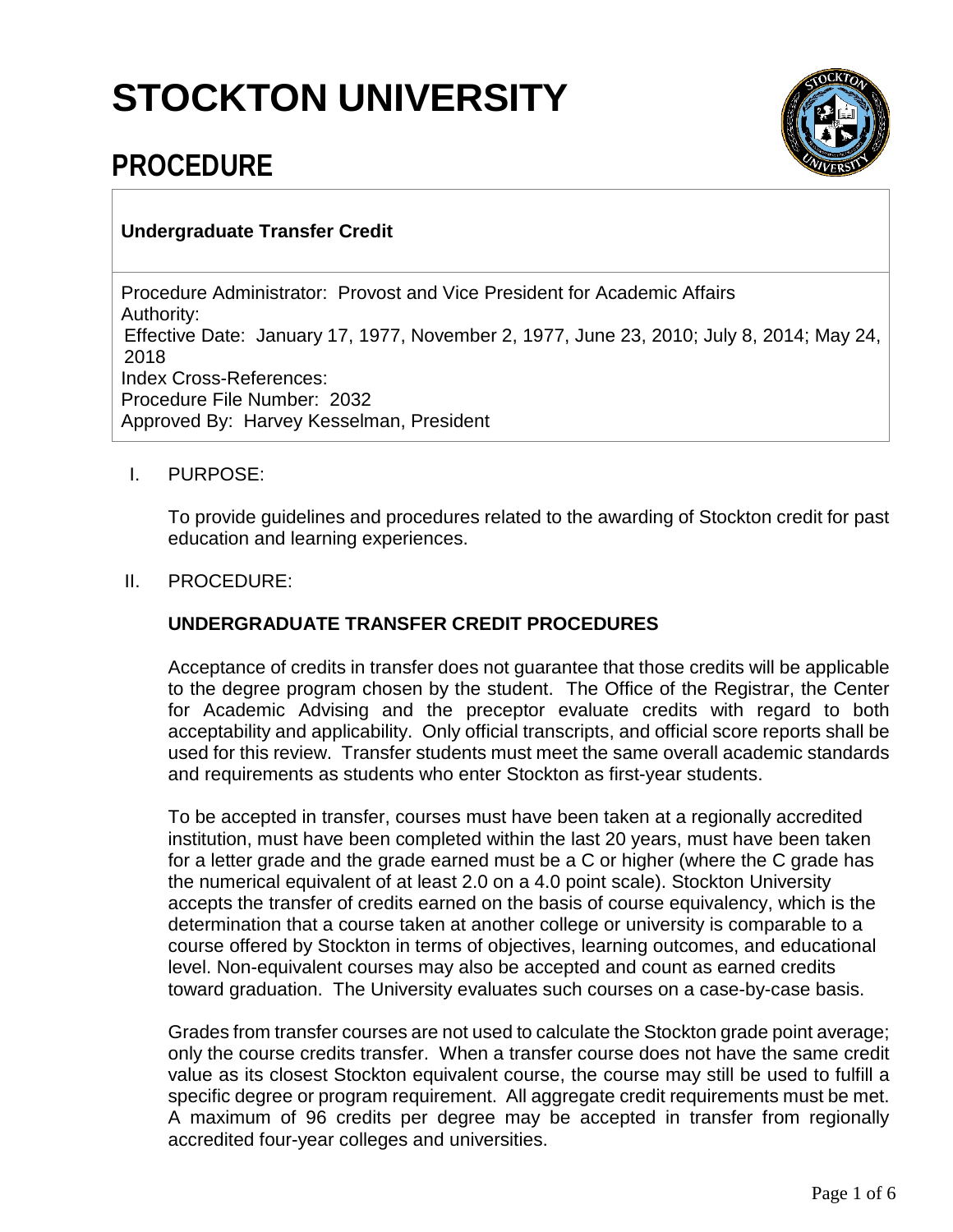Stockton programs may place further restrictions on the acceptance of credits in order to maintain the integrity of Stockton's degree programs. For this reason, courses such as professional education, practica, internships and fieldwork courses taken at other institutions may not transfer. Some programs may specify that certain courses be completed more recently than 20 years ago.

#### **Transfer from Two-Year Colleges**

A maximum of 64 credits may be transferred from regionally accredited two-year colleges. For additional Stockton degrees and certifications, exceptions to this limit must follow the Transfer Credit after Matriculation process.

#### **Transfer of Graduates from a New Jersey County/Community Colleges**

Stockton participates in the "Transfer Articulation Principles for New Jersey Colleges and Universities" and has endorsed the General Education Foundation for A.A. and A.S. Transfer Programs in New Jersey's Community Colleges. The same consideration is applicable to county/community colleges in other states, provided that they are regionally accredited. Thus, a graduate of an approved transfer program of a county/community college or of the associate's degree program of Thomas Edison State College is granted the full amount of the minimum total number of credits required for graduation in that degree program, up to a maximum of 64 credits. In this way, courses that ordinarily would not transfer (e.g., those with grades below a C, or physical education courses) are allowed in transfer as part of the A.A. or A.S. degree. However, minimum grades for specific Stockton requirements still must be met. Acceptance of credits in transfer does not guarantee that those credits will be applicable to the program chosen by the student. In cases where the degree is granted for fewer than 64 credits, only that number will be awarded in transfer.

To be eligible for such "full faith and credit," a student must have earned an Associate in Arts or Science Degree in an approved transfer program offered at Stockton. If Stockton credits are used to earn the A.A. or A.S. degree, such credits are subtracted from the maximum allowable under the "full faith and credit" agreement.

Stockton generally regards the Associate in Applied Science (A.A.S.) degree as a terminal technical or professional degree and does not transfer it in its entirety, unless Stockton offers the same program at the baccalaureate level. Instead, the credits are reviewed on a course-by-course basis.

#### **Transfer of International Credits**

Credits from colleges and universities outside the United States must be equated to those at regionally accredited U.S. colleges and universities. It shall be the responsibility of the student making application to Stockton to furnish the University with an original certified copy of an evaluation of his/her international credits performed by World Educational Services, or an equivalent service approved by the Office of the Registrar. The acceptability of credits is governed by the same principles stated above.

#### **Transfer to the Upper-Division Bachelor of Science in Nursing**

A maximum of 66 credits is allowed in transfer from a regionally accredited two-year college when the student has earned an associate's degree and been accepted for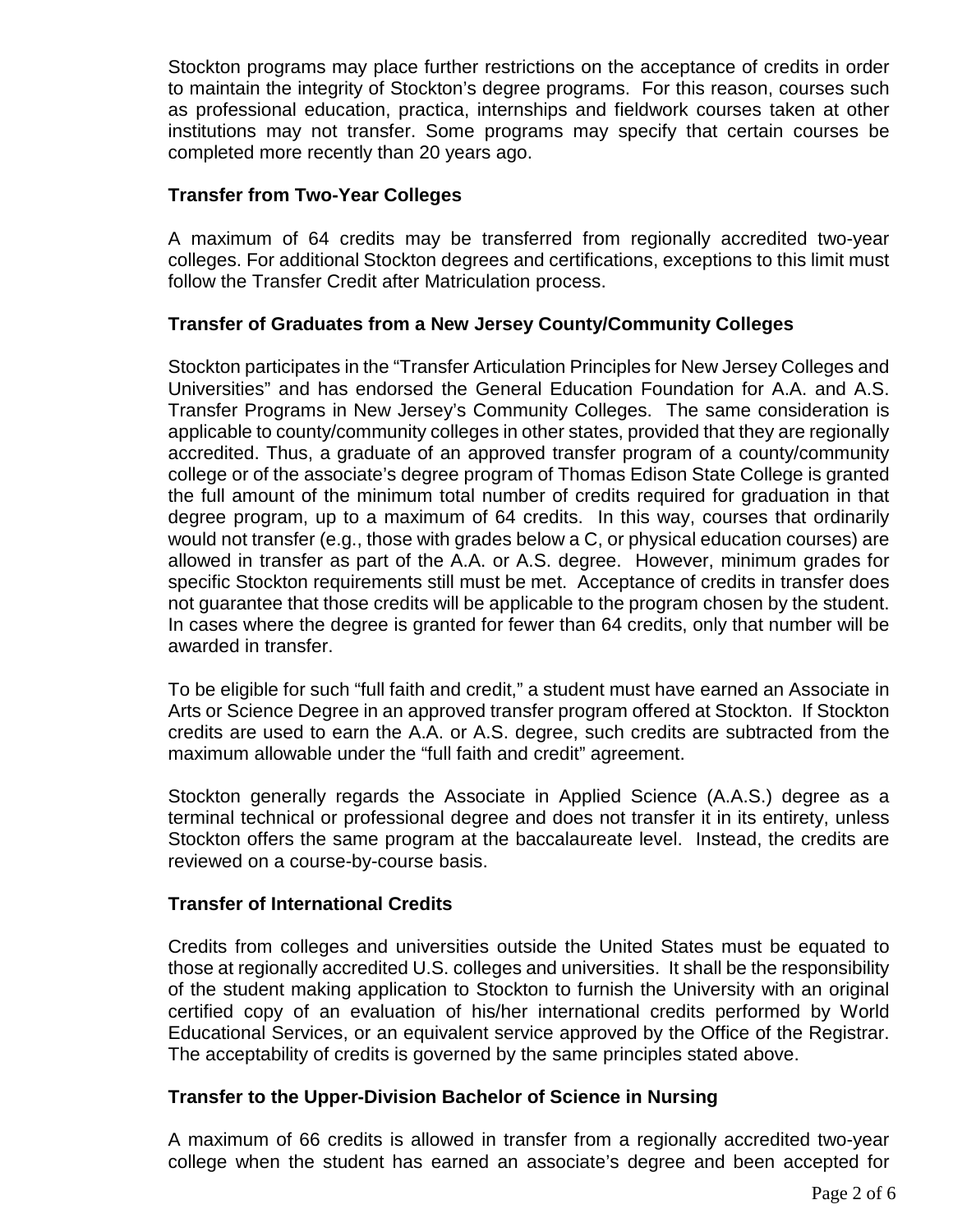matriculation in Stockton's upper division Bachelor of Science in Nursing program.

#### **Transfer Credit after Matriculation**

Once a student has matriculated at Stockton, credits from other institutions will only be awarded if permission is granted prior to registration. Such permission must be approved by the student's assigned preceptor, the degree program coordinator, the Center for Academic Advising and, in the case of international course work and service learning opportunities, the Office of Global Engagement. Such permission will not be granted for any student who has lower than a 2.00 cumulative average at Stockton or for any student who proposes to take a course for which he/she has previously received a grade of lower than C at Stockton. The policies governing acceptability of credits are the same as stated above and are subject to the residency requirements stated in the graduation requirements procedure.

#### **Other Course Work**

Approved articulated partnership programs (such as the Washington Internship Program) are listed on the Stockton transcript as transfer credits.

#### **International Baccalaureate Program**

The University awards transfer credits for examinations completed on the basis of course work taken in the International Baccalaureate (IB) Diploma Program. IB Diploma holders may receive up to 44 credits in transfer; those not holding the diploma may receive up to 40 credits, evaluated on a course-by-course basis. In no case will any student receive Stockton credit for examination grades of less than 5 (or essay grades of less than C).

# **CREDITS BY EXAMINATION AND/OR EXPERIENCE**

#### **Advanced Placement Program**

Through participation in the Advanced Placement program of the College Entrance Examination Board, a student may be awarded AP credits from high school. Variable credits will be granted at the freshman/sophomore level for each advanced placement examination for which a grade of 3 or higher is achieved. Exceptions are in Biology, Calculus and Chemistry, for which a grade of 4 or higher is required. The appropriate General Studies or program faculty determines application of these credits to a specific University or program requirement.

#### **Stockton Credit-by-Examination Program**

A student may elect the University's Credit-by-Examination program in subjects that are a part of the University's regularly scheduled course offerings rather than proceed through the standard instructional modes in which the subjects are taught. By successful performance on examinations a student may receive Stockton credits for demonstrated academic achievement. The amount of credit to be earned by successful performance on each examination shall be specified by the college examiner in advance of any examination for credit.

• A student must register for a credit examination with the college examiner in which the course is located. After a student registers for credit-by-examination in a particular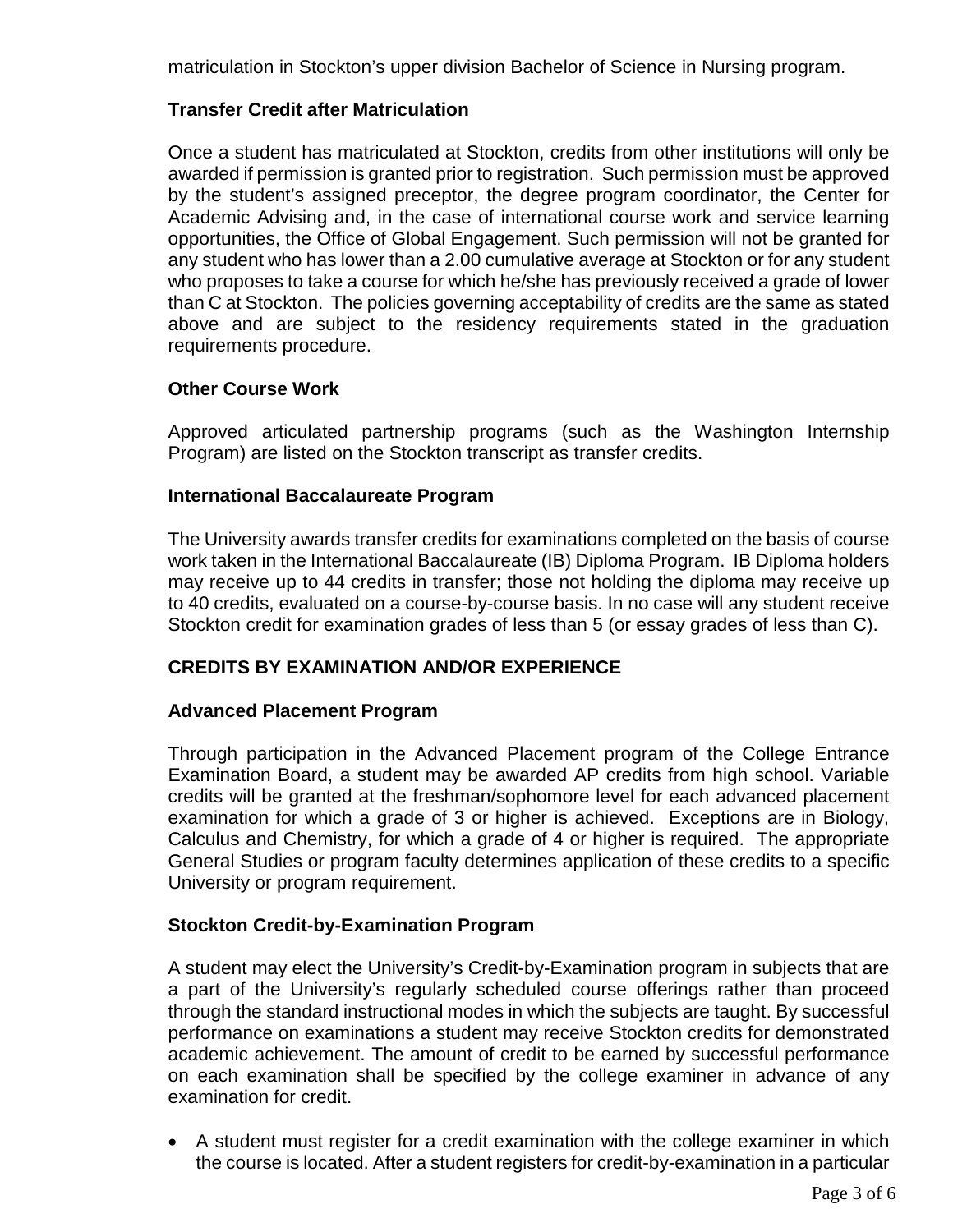course, the examination must be taken by the end of the term in which the student registered for the exam.

- Only matriculated students are eligible for a credit examination.
- A student taking a credit examination is required to pay full course costs prior to taking the examination.
- Grades recorded on student transcripts are A, A-, B+, B, B-, C+, C, C-, D+, D or Dor P, depending on the grading system selected by a student before the credit examination. Credits earned by examination are so identified on student transcripts. Unsuccessful attempts at credit-by-examination are not recorded on student transcripts.
- A student may attempt only once to obtain credit-by-examination in a specific course.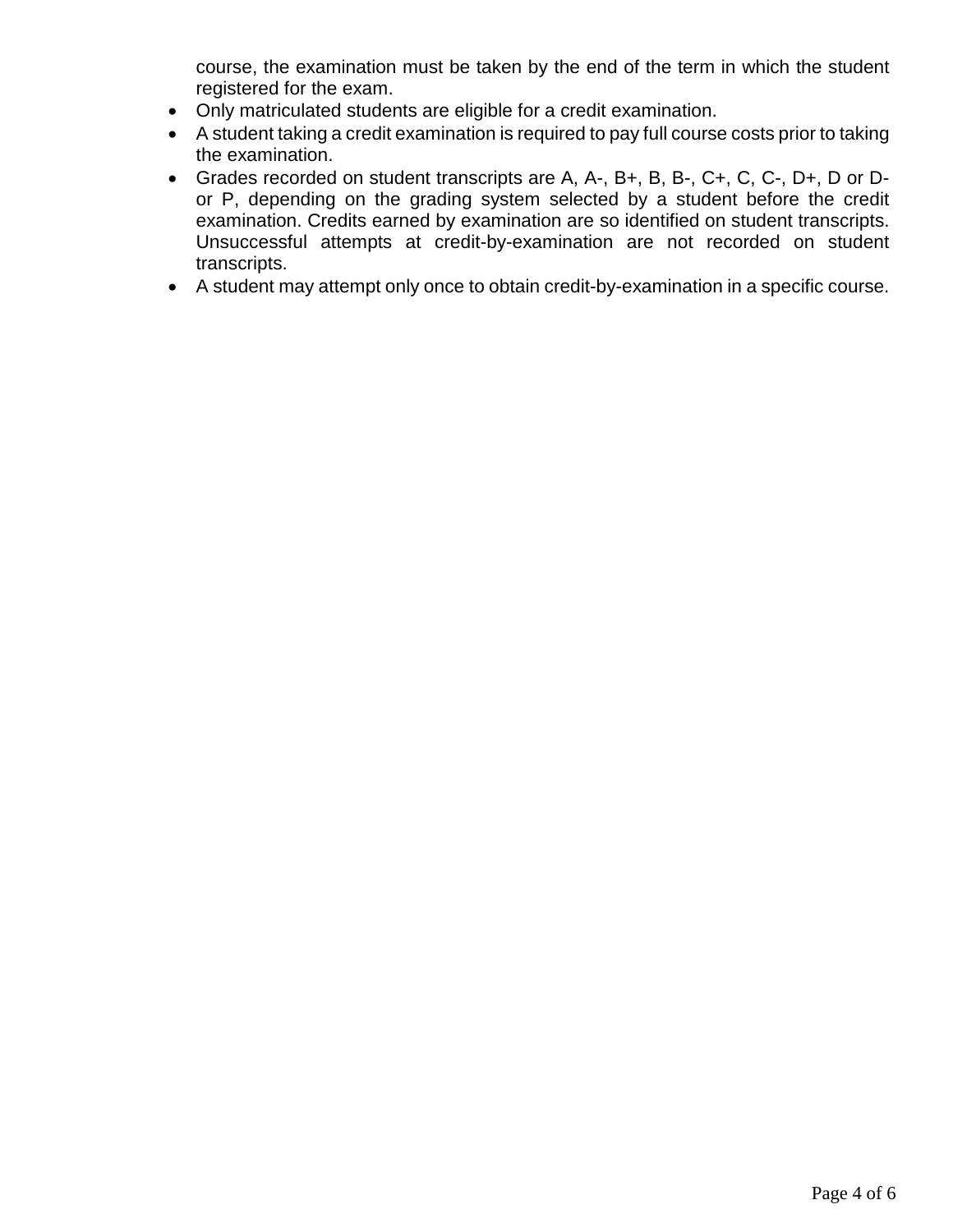The college examiner reviews applications for the Credit-by-Examination program and approves or disapproves them based on applicability to Stockton degrees, approval of the student's preparation for examination, and ability of the University to construct and evaluate appropriate examinations. Students must be in good academic standing to attempt credit-by-examination. For further information about credit-by-examination, students may contact the Center for Academic Advising.

#### **STANDARDIZED COLLEGE-LEVEL EQUIVALENCY EXAMINATIONS**

#### **College Level Examination Program (CLEP)**

- Stockton awards credit for CLEP Exams if the student achieves a minimum score of 50. The number of credits will be granted according to the same credit value as the equivalent course at Stockton. Some CLEP Exams are designed to cover more than one semester of work.
- A list of all CLEP Exams along with sample test questions is available via the College Board website.
- A list of CLEP Exams and their Stockton course equivalencies is available in the Center for Academic Advising and on the Stockton website. Additional credits may be approved by the program faculty of the pertinent degree program if students have scores higher than 50 and if the work completed covers more than one semester.

#### **Thomas Edison College Examination Program**

Stockton accepts as transfer credits those that are earned through the Thomas Edison College Examination Program (TECEP). For each TECEP examination, a study guide is prepared that outlines in detail the content of the examination and gives suggestions for effective preparation. Study guides are available from:

Thomas Edison State College **Registrar** 101 West State Street Trenton, NJ 08608-1176

Information on the specific TECEP examinations accepted at Stockton is available at the Center for Academic Advising and on the Stockton website.